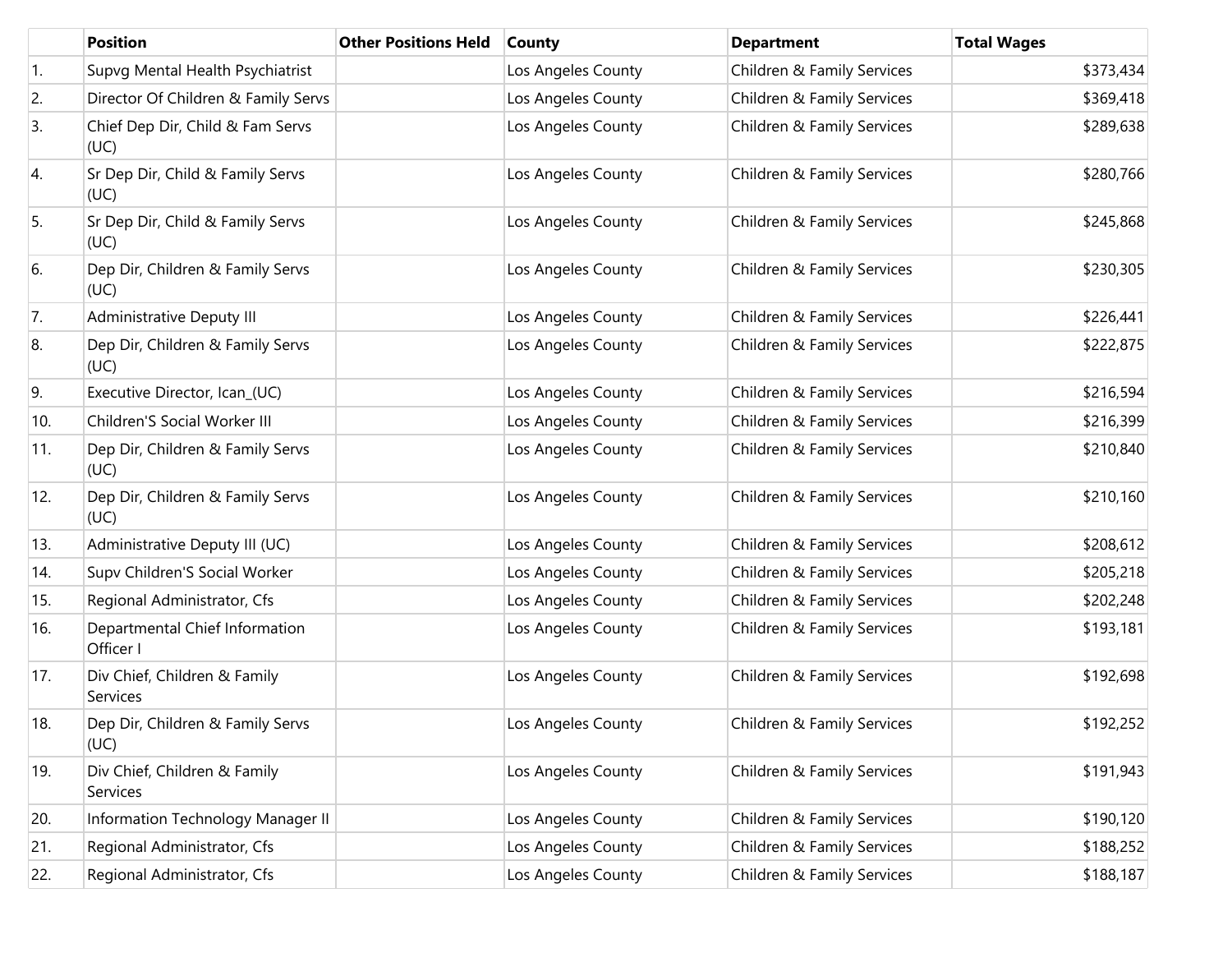| 23. | Div Chief, Children & Family<br>Services    | Los Angeles County | Children & Family Services | \$188,035 |
|-----|---------------------------------------------|--------------------|----------------------------|-----------|
| 24. | Regional Administrator, Cfs                 | Los Angeles County | Children & Family Services | \$185,609 |
| 25. | Regional Administrator, Cfs                 | Los Angeles County | Children & Family Services | \$185,308 |
| 26. | Administrative Services Division<br>Manager | Los Angeles County | Children & Family Services | \$185,134 |
| 27. | Information Technology Manager II           | Los Angeles County | Children & Family Services | \$184,394 |
| 28. | Regional Administrator, Cfs                 | Los Angeles County | Children & Family Services | \$183,844 |
| 29. | Div Chief, Children & Family<br>Services    | Los Angeles County | Children & Family Services | \$182,540 |
| 30. | Div Chief, Children & Family<br>Services    | Los Angeles County | Children & Family Services | \$182,288 |
| 31. | Deptl Human Resources Manager<br>Ш          | Los Angeles County | Children & Family Services | \$182,268 |
| 32. | Regional Administrator, Cfs                 | Los Angeles County | Children & Family Services | \$181,927 |
| 33. | Regional Administrator, Cfs                 | Los Angeles County | Children & Family Services | \$181,785 |
| 34. | Regional Administrator, Cfs                 | Los Angeles County | Children & Family Services | \$181,422 |
| 35. | Regional Administrator, Cfs                 | Los Angeles County | Children & Family Services | \$181,199 |
| 36. | Administrative Deputy II (UC)               | Los Angeles County | Children & Family Services | \$181,019 |
| 37. | Div Chief, Children & Family<br>Services    | Los Angeles County | Children & Family Services | \$180,645 |
| 38. | Regional Administrator, Cfs                 | Los Angeles County | Children & Family Services | \$179,864 |
| 39. | Dep Dir, Children & Family Servs<br>(UC)    | Los Angeles County | Children & Family Services | \$179,857 |
| 40. | Div Chief, Children & Family<br>Services    | Los Angeles County | Children & Family Services | \$179,330 |
| 41. | Div Chief, Children & Family<br>Services    | Los Angeles County | Children & Family Services | \$178,143 |
| 42. | Div Chief, Children & Family<br>Services    | Los Angeles County | Children & Family Services | \$177,866 |
| 43. | Regional Administrator, Cfs                 | Los Angeles County | Children & Family Services | \$177,744 |
| 44. | Regional Administrator, Cfs                 | Los Angeles County | Children & Family Services | \$177,216 |
| 45. | Regional Administrator, Cfs                 | Los Angeles County | Children & Family Services | \$176,335 |
| 46. | Regional Administrator, Cfs                 | Los Angeles County | Children & Family Services | \$175,022 |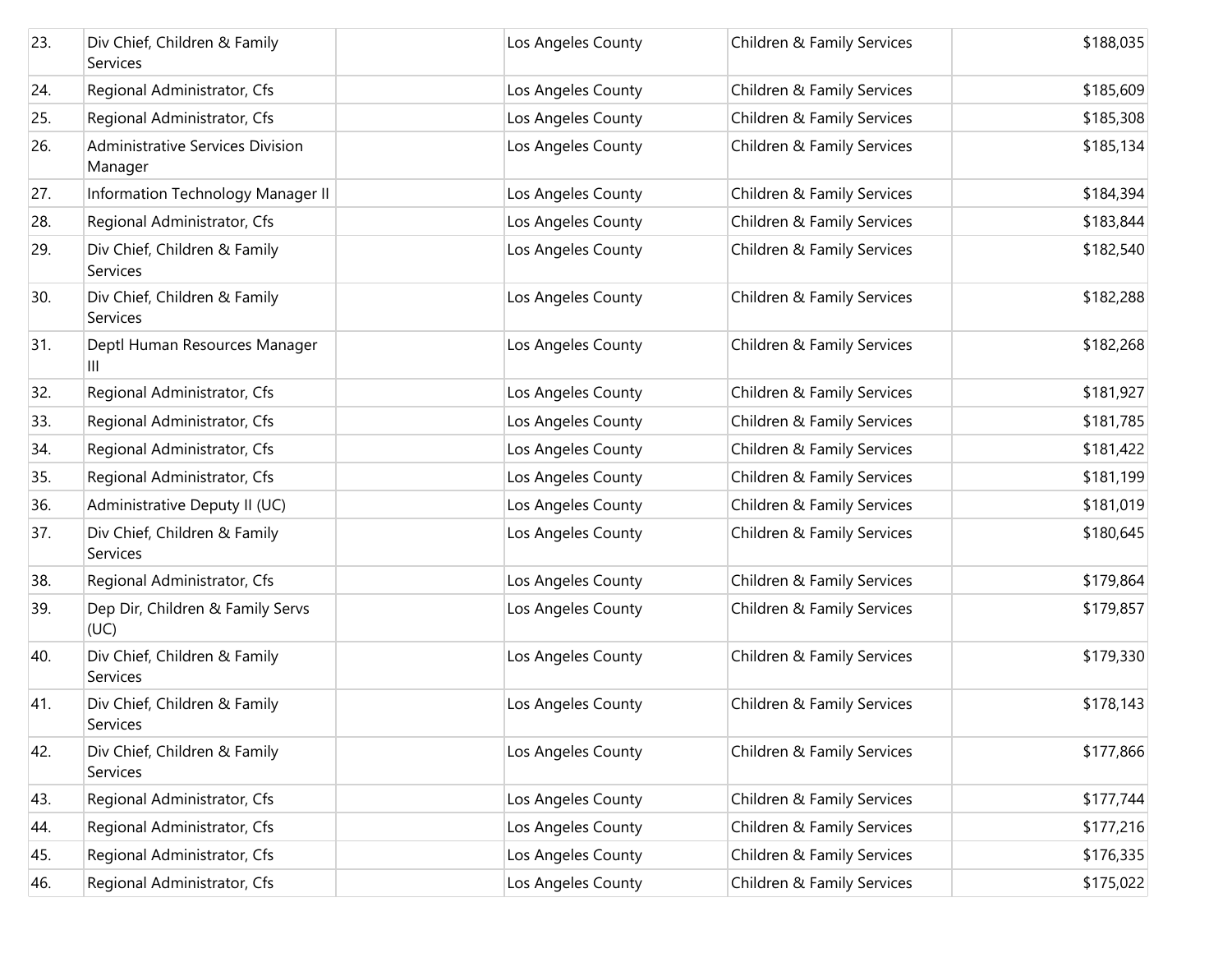| 47. | Div Chief, Children & Family<br>Services                    | Los Angeles County | Children & Family Services | \$174,267 |
|-----|-------------------------------------------------------------|--------------------|----------------------------|-----------|
| 48. | <b>Administrative Services Division</b><br>Manager          | Los Angeles County | Children & Family Services | \$174,229 |
| 49. | Supv Children'S Social Worker                               | Los Angeles County | Children & Family Services | \$173,401 |
| 50. | Supv Children'S Social Worker                               | Los Angeles County | Children & Family Services | \$172,982 |
| 51. | Div Chief, Children & Family<br>Services                    | Los Angeles County | Children & Family Services | \$172,953 |
| 52. | Supv Children'S Social Worker                               | Los Angeles County | Children & Family Services | \$172,644 |
| 53. | Div Chief, Children & Family<br>Services                    | Los Angeles County | Children & Family Services | \$170,872 |
| 54. | Assistant Division Chief, Child &<br><b>Family Services</b> | Los Angeles County | Children & Family Services | \$169,091 |
| 55. | Regional Administrator, Cfs                                 | Los Angeles County | Children & Family Services | \$168,686 |
| 56. | Supv Children'S Social Worker                               | Los Angeles County | Children & Family Services | \$168,441 |
| 57. | Regional Administrator, Cfs                                 | Los Angeles County | Children & Family Services | \$168,201 |
| 58. | Supv Children'S Social Worker                               | Los Angeles County | Children & Family Services | \$166,733 |
| 59. | Regional Administrator, Cfs                                 | Los Angeles County | Children & Family Services | \$166,599 |
| 60. | Children'S Social Worker III                                | Los Angeles County | Children & Family Services | \$164,077 |
| 61. | Deptl Info Security Officer II                              | Los Angeles County | Children & Family Services | \$163,241 |
| 62. | Asst Regional Administrator, Cfs                            | Los Angeles County | Children & Family Services | \$162,973 |
| 63. | Asst Regional Administrator, Cfs                            | Los Angeles County | Children & Family Services | \$162,963 |
| 64. | Asst Regional Administrator, Cfs                            | Los Angeles County | Children & Family Services | \$162,349 |
| 65. | Supv Children'S Social Worker                               | Los Angeles County | Children & Family Services | \$161,859 |
| 66. | Asst Regional Administrator, Cfs                            | Los Angeles County | Children & Family Services | \$161,535 |
| 67. | Supv Children'S Social Worker                               | Los Angeles County | Children & Family Services | \$161,449 |
| 68. | Children Services Administrator III                         | Los Angeles County | Children & Family Services | \$161,328 |
| 69. | Supv Children'S Social Worker                               | Los Angeles County | Children & Family Services | \$160,320 |
| 70. | Information Technology Manager I                            | Los Angeles County | Children & Family Services | \$159,970 |
| 71. | Supv Children'S Social Worker                               | Los Angeles County | Children & Family Services | \$159,818 |
| 72. | Asst Regional Administrator, Cfs                            | Los Angeles County | Children & Family Services | \$159,790 |
| 73. | Information Technology Manager I                            | Los Angeles County | Children & Family Services | \$158,977 |
| 74. | Asst Regional Administrator, Cfs                            | Los Angeles County | Children & Family Services | \$158,849 |